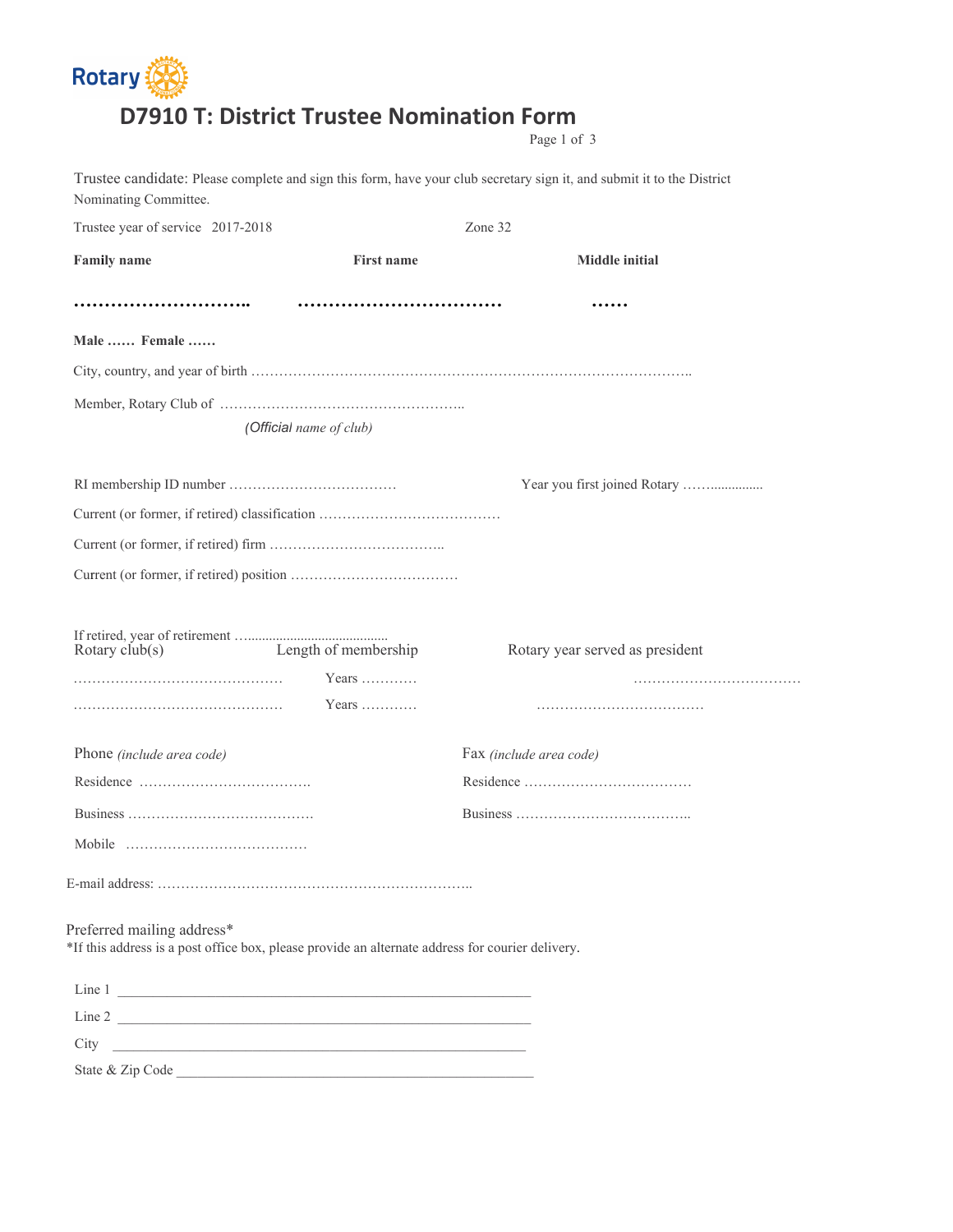

Page 2 of 3

|      | Personal History (please do not use abbreviations) |                 |                            |                  |                            |  |  |
|------|----------------------------------------------------|-----------------|----------------------------|------------------|----------------------------|--|--|
|      | <b>Social/Civic Organizations:</b>                 |                 |                            |                  |                            |  |  |
|      | Organization                                       |                 | <b>Office</b>              | Date Office Held | <b>Dates of Membership</b> |  |  |
| 1.   |                                                    |                 |                            |                  |                            |  |  |
| 2.   |                                                    |                 |                            |                  |                            |  |  |
|      | <b>Business &amp; Professional Organizations:</b>  |                 |                            |                  |                            |  |  |
|      | Organization                                       | <b>Office</b>   | <b>Date Office Held</b>    |                  | <b>Dates of Membership</b> |  |  |
|      |                                                    |                 |                            |                  |                            |  |  |
|      |                                                    |                 |                            |                  |                            |  |  |
| 2.   |                                                    |                 |                            |                  |                            |  |  |
|      | Recent Career History:                             |                 |                            |                  |                            |  |  |
| Firm |                                                    | <b>Position</b> | <b>Dates Position Held</b> |                  |                            |  |  |
|      |                                                    |                 |                            |                  |                            |  |  |
| 2.   |                                                    |                 |                            |                  |                            |  |  |
|      |                                                    |                 |                            |                  |                            |  |  |

## CANDIDATE'S STATEMENT

I hereby state that I understand clearly the qualifications, duties, and responsibilities of the office of District Trustee as set forth in the District Resolutions and that I am fully qualified for said office and willing and able, physically and otherwise, to assume and fulfill the duties and responsibilities of that office and to perform them faithfully. Further, I have read and agreed to abide by the District Resolutions, the Manual of Procedures and the Rotary Code of Policies. I have read this form in its entirety and certify that all the information provided on this form is true and correct.

Date …………………………………….. Signature ………………………………………

## CLUB'S STATEMENT OF CANDIDATE'S QUALIFICATIONS

The candidate herein mentioned is a member in good standing of the Rotary Club of …………………….. . The club further attests that this member has been duly suggested for the office of District Trustee and meets the qualifications as specified in the District Resolutions of District 7910 and that the club membership information on this form is accurate.

| Date | Club Secretary's Name | Club Secretary's Signature |
|------|-----------------------|----------------------------|
|      |                       |                            |
|      |                       |                            |
| .    |                       |                            |
|      |                       |                            |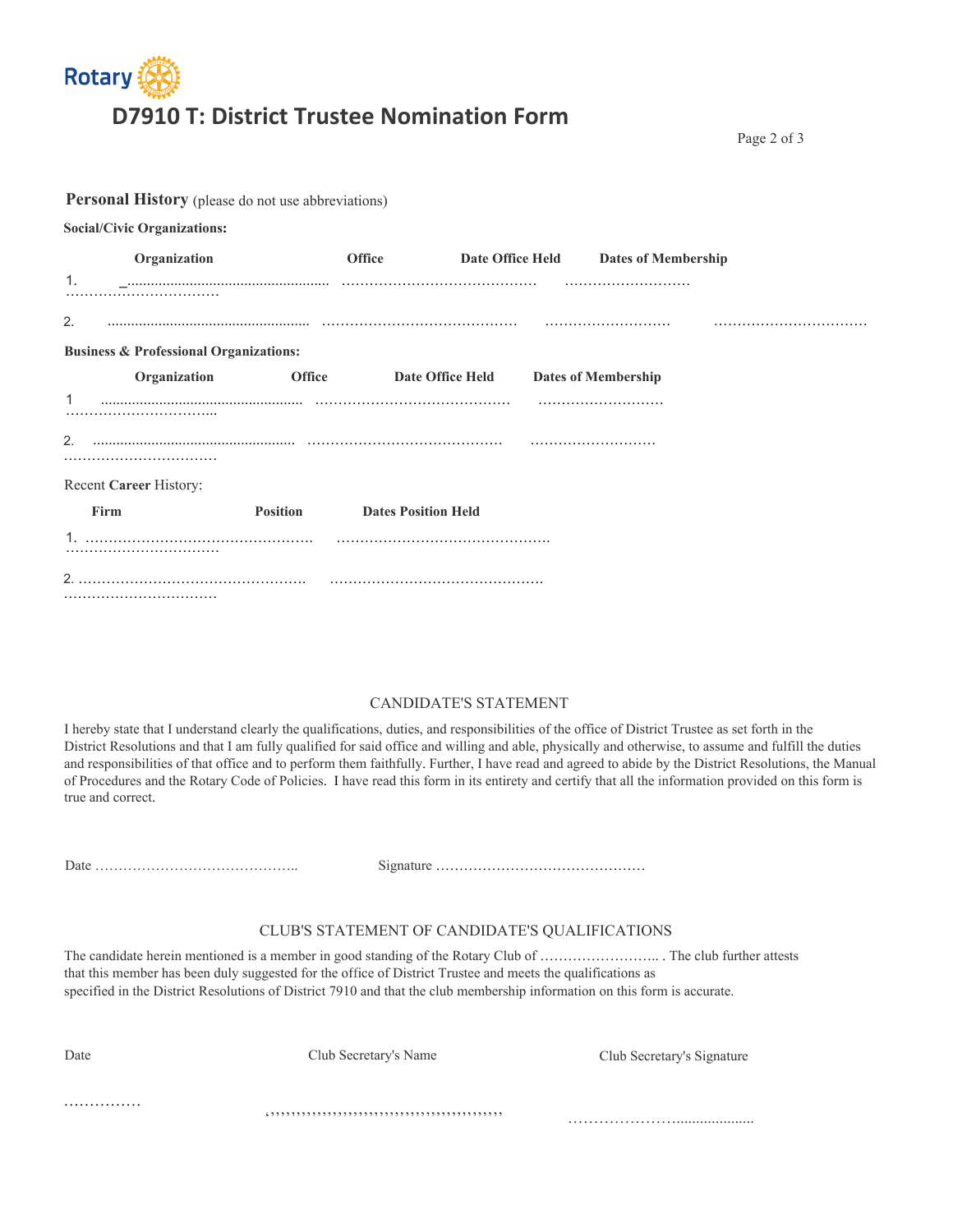

## CERTIFICATE OF DISTRICT NOMINATING COMMITTEE

Page 3 of 3 The undersigned members of the District Nominating Committee hereby certify the candidate for the position of District Trustee. Names Signatures Chair……………………………………………………… ………………………………………………………………… …………………………………………………………… ………………………………………………………………… …………………………………………………………… ………………………………………………………………… …………………………………………………………… ………………………………………………………………… …………………………………………………………… ………………………………………………………………… …………………………………………………………… ………………………………………………………………… …………………………………………………………… ………………………………………………………………… …………………………………………………………… ………………………………………………………………… …………………………………………………………… ………………………………………………………………… ………………………………………………………………………………………………………………… …………………………………………………………………… CERTIFICATE OF NOMINATION Signatures The Rotarian named on this form is a member in good standing of the Rotary club listed and was duly nominated for District Trustee in accordance with the provisions of the District 7910 Resolutions.

Date **District Governor's Name District Governor's Name District Governor's Signature** ……………… ……………………………………………… ……………………………………………

Please return completed form **by 6:00 pm on October 15, 2016,** to Michael Ellis, Chair of the District 7910 Nominating Committee, at mellis0144@comcast,net or by mail to:

Michael Ellis, PDG District 7910 Nominating Committee 88 Coburn Ave Gardner, MA 01440

.